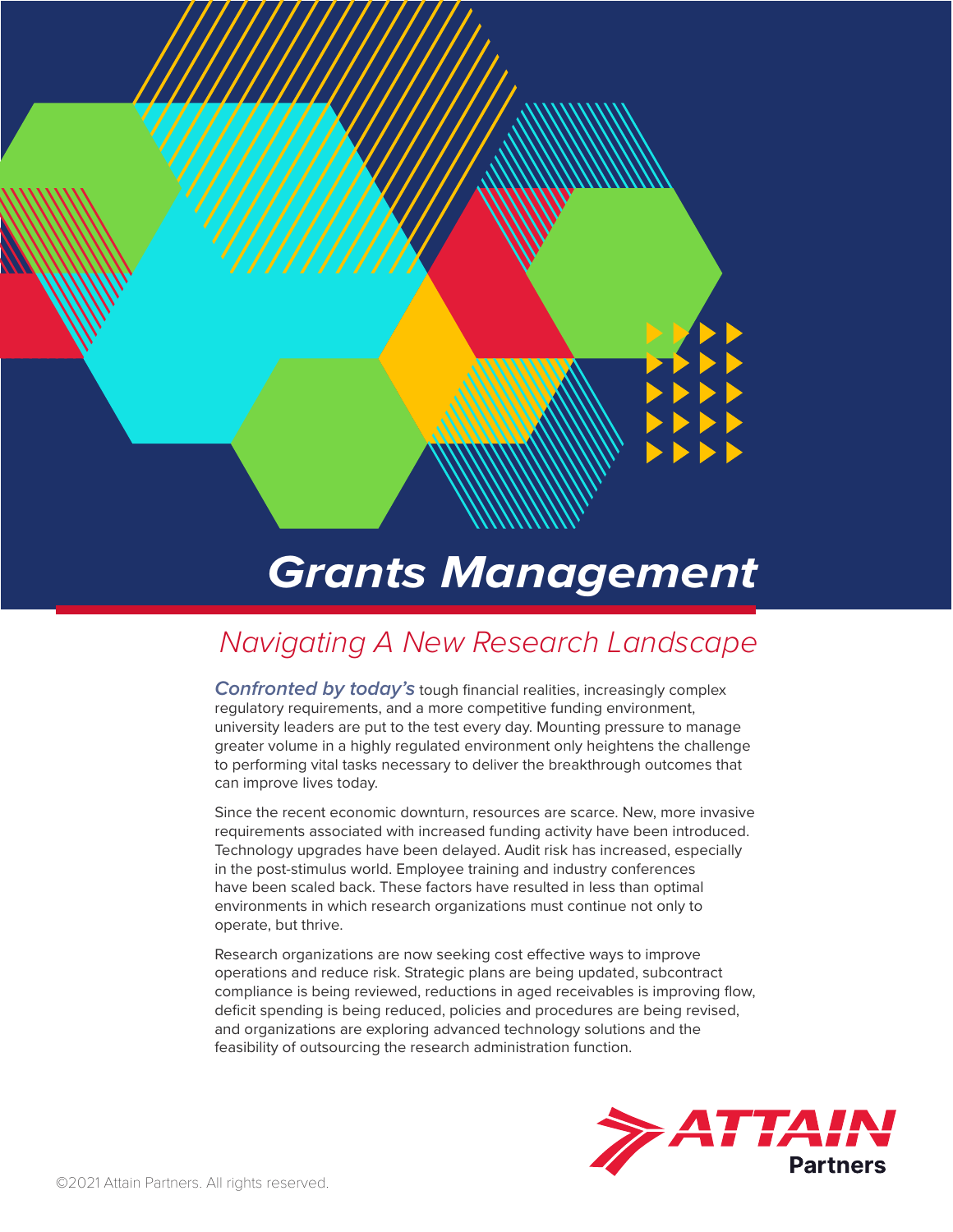

### *Strategic Services*

### **Research Strategic Planning**

Given the tight Federal research funding environment, institutional leaders are increasingly focused on identifying a defined number of research areas within their portfolios to direct future investment. Selecting these areas requires consideration of revenue potential versus research capabilities and clinical competence for both hospital programs and physician specialties.

Attain Partners professionals work with you to assess this data, develop research focus area alternatives, and create a productive strategy that differentiates and distinguishes your institution from competitors. We have performed a variety of projects including organizational assessment and strategy, research administration business process re-engineering, structuring research policies and procedures, and developing and implementing plans to improve people, systems, and processes to support the research enterprise.

### **Research Administration Benchmarking**

Attain Partners holds the rights to the sponsored programs benchmarking and best practices program that was formerly administered by BearingPoint, Inc., Society of Research Administrators (SRA), and the National Association of College and University Business Officers (NACUBO).

Inclusion in the program provides institutions and the sponsored projects administration community a basis for quantitative and systematic analysis of operations and activities, achieving the benefits of benchmarking for very little cost and effort.

### **Industry Contract Negotiation Escalation Matrix**

With the budget constraints of Federal sponsors, commercially supported research is a vital source of funding and provides access to state of the art technology. To ease and streamline the commercial contracting process, while protecting organizations from complex issues such as Medicare billing compliance, HIPAA regulations, the Physician Payments Sunshine Act, liability exposure, and the disposition of intellectual property, Attain Partners' Matrix tool narrows the knowledge gap between seasoned attorneys and contract associates on the front lines of complex industry sponsor negotiations.

### *Technology Services*

### **Time And Effort Reporting System Assessments**

Attain Partners provides assessments of time and effort reporting systems, designs and implements system and business process improvements, determines compliance with Federal regulations, designs reports to improve management and compliance, and trains client staff.

### **Research Management Assessment**

An institution's research administration structure and systems must not be overly burdensome, but serve faculty researchers well to support the institutional research mission.

Typical areas for review include central and department research administration staffing, compliance management, business processes that support research administration, information technology support, and specialized service facilities.

### *Leadership and Solutions to Drive Transformation*

In addition to our expertise in grants management and business operations, Attain Partners has strong and deep capabilities in information technology (IT) services, assuring that proposed managerial solutions are combined with the latest IT systems support. Our approach starts by helping you understand current bottlenecks and identify technology problems to create solutions that resolve your challenges.

The road ahead is complicated, but Attain Partners helps you simplify to forge forward. We work with you to:

- Increase operational efficiency
- Optimize your technology investments
- Reduce your exposure to risk, and
- Improve cash flow